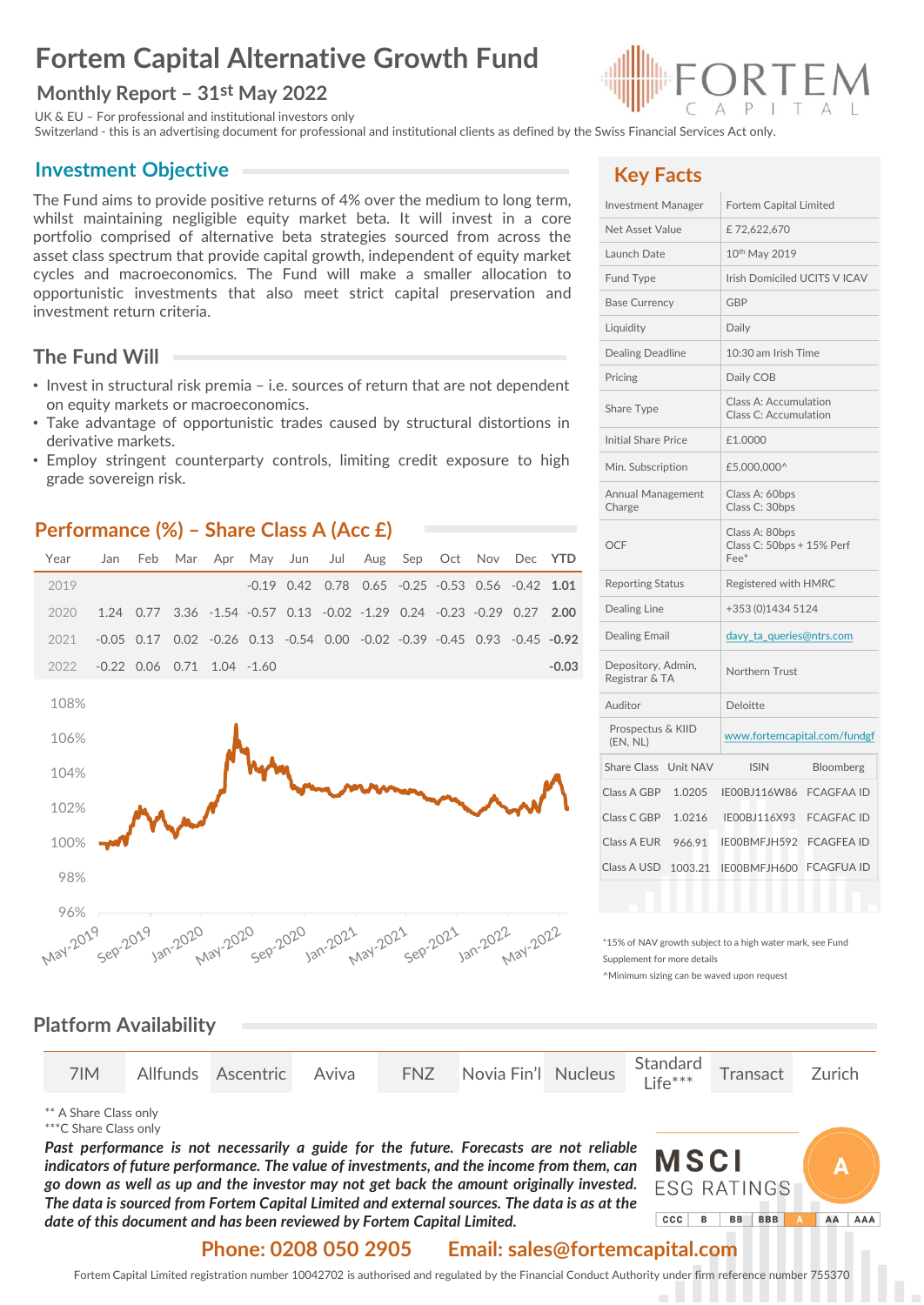# **Fortem Capital Alternative Growth Fund**

# **Monthly Report – 31st May 2022**

## **Portfolio Breakdown**

#### **Alternative Beta Allocation – Risk weights per Risk Premia Credit Exposure**



- Commodity Curve 23.3%
- US Equity Vol Arb 21.3%
- Rates Volatility 17.3%
- **European Equity Vol Arb 8.9%**
- Credit Volatility 8.0%
- Commodity Value 7.9%
- $\blacksquare$  FX Value 6.8%
- Commodity Congestion 3.3%
- Cross Asset Hedge 3.2%





## **Summary of Individual Strategy Risk and Attribution**

| Strategy                           |       | <b>Weighting (Risk Based)</b> | <b>Contribution to Return</b> |  |  |  |  |
|------------------------------------|-------|-------------------------------|-------------------------------|--|--|--|--|
| European Equity Vol Arb Strategy 2 | 0.68% |                               | $-0.03%$                      |  |  |  |  |
| Rates Volatility Strategy 1        | 0.56% |                               | $-0.27%$                      |  |  |  |  |
| Rates Volatility Strategy 3        | 0.56% |                               | $-0.38%$                      |  |  |  |  |
| US Equity Vol Arb Strategy 1       | 0.49% |                               | $-0.48%$                      |  |  |  |  |
| Commodity Value Strategy 1         | 0.38% | <b>STATISTICS</b>             | $-0.05%$                      |  |  |  |  |
| <b>FX Value Strategy 1</b>         | 0.35% | <b>Service State</b>          | $-0.01%$                      |  |  |  |  |
| Commodity Curve Strategy 3         | 0.32% | <b>State State</b>            | 0.03%                         |  |  |  |  |
| <b>Rates Volatility Strategy 2</b> | 0.30% | and the state                 | $-0.19%$                      |  |  |  |  |
| Commodity Curve Strategy 2         | 0.27% |                               | 0.02%                         |  |  |  |  |
| Commodity Congestion Strategy 1    | 0.27% |                               | $-0.10%$                      |  |  |  |  |
| Commodity Curve Strategy 4         | 0.26% |                               | 0.01%                         |  |  |  |  |
| Commodity Curve Strategy 1         | 0.25% |                               | 0.00%                         |  |  |  |  |
| <b>FX Value Strategy 2</b>         | 0.23% |                               | 0.03%                         |  |  |  |  |
| Credit Volatility Strategy 2       | 0.21% |                               | $-0.05%$                      |  |  |  |  |
| Credit Volatility Strategy 1       | 0.19% |                               | $-0.05%$                      |  |  |  |  |
| Cross Asset Hedge Strategy 2       | 0.06% | ▬                             | $-0.01%$                      |  |  |  |  |
| European Equity Vol Arb Strategy 1 | 0.02% |                               | 0.03%                         |  |  |  |  |



- **Portfolio Risk** is the expected standard deviation of the portfolio NAV, expressed on an annualised basis. It is calculated using a 10 year correlation matrix
- **Portfolio Stand Alone risk** is the expected standard deviation of the portfolio if there were no diversification benefits between strategies. This occurs if all correlations are at 1.
- **Daily VaR (99%)** is an alternative measure of risk that looks at maximum expected loss. At 99% confidence, one can expect that there will be at least 1 day in a 100 where the daily loss on the Fund can be expected to be greater than the calculated VaR
- **Gross portfolio exposure** measures that total notional value of all the swap positions as a percentage of the portfolio NAV

Past performance is not necessarily a guide for the future. Forecasts are not reliable indicators of future performance. The value of investments, and the income from them, can go down as well as up and the investor may not get back the amount originally invested. The data is sourced from Fortem Capital Limited and external sources. The data is as at the date of this document and *has been reviewed by Fortem Capital Limited.*

#### **Phone: 0208 050 2905 Email: sales@fortemcapital.com**

Fortem Capital Limited registration number 10042702 is authorised and regulated by the Financial Conduct Authority under firm reference number 755370